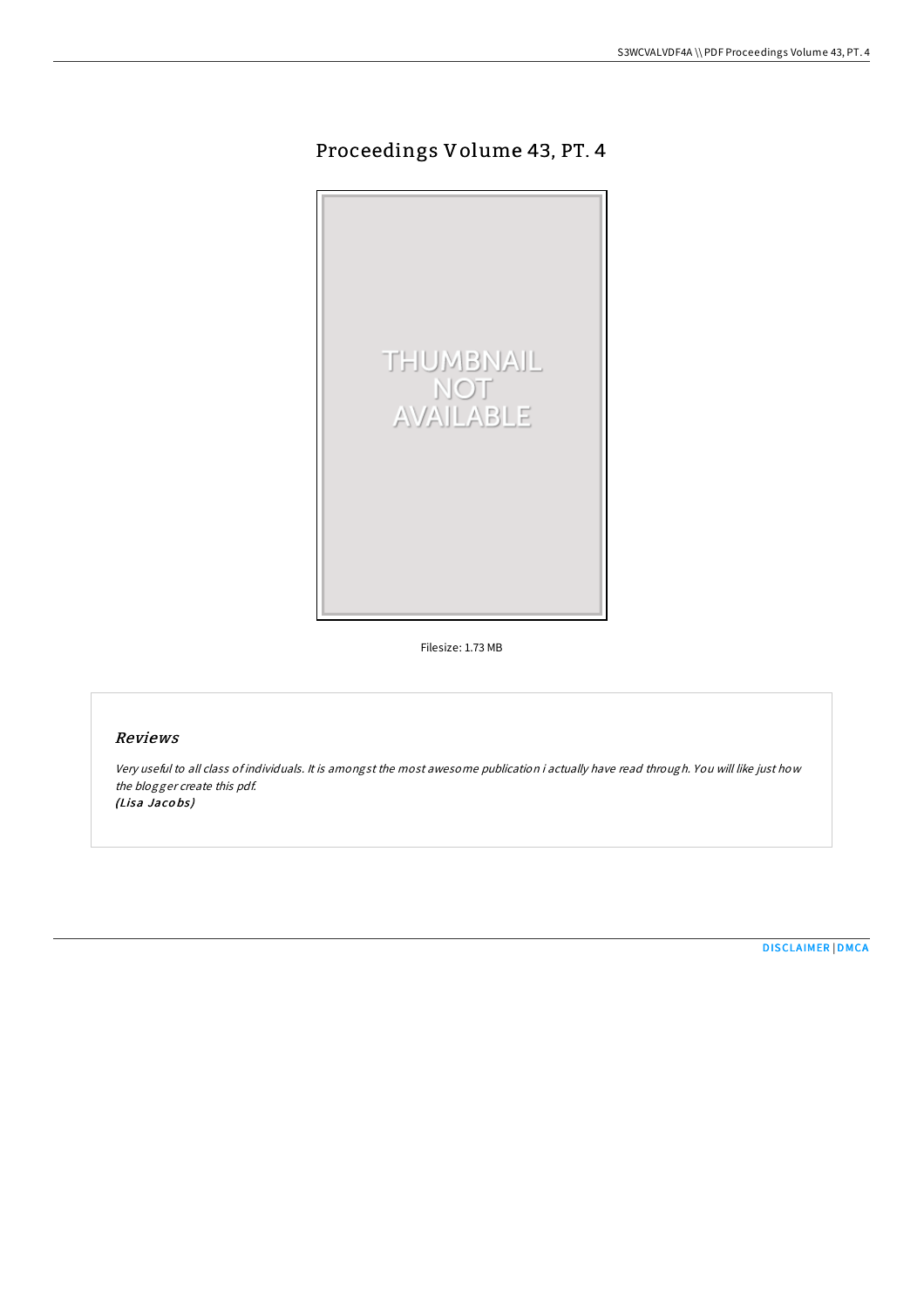#### PROCEEDINGS VOLUME 43, PT. 4



RareBooksClub. Paperback. Book Condition: New. This item is printed on demand. Paperback. 38 pages. Original publisher: Washington, D. C. : The Office, 1995 OCLC Number: (OCoLC)50591727 Subject: Helicopters -- Purchasing -- United States. Excerpt: . . . B-260371 In addition to the Test and Evaluation Master Plan, other examples of program documents that added little or no value, according to Army officials, included: Human Factors Engineering Report, which identified concerns such as the minimization of crew workload for the NTH. While the program manager was able to eliminate certain sections of the report, he was unable to waive the entire document. System MANPRINT Management Plan, which provided optimum man and machine interface for the already designed nondevelopmental item. Computer Resources Life Cycle Management Plan, which was a 22-page NTH plan that stated that since the is a commercial, nondevelopmental item, no unique software for operation or support was required. Safety and Health Data Sheet, which provided information about safety; radioactive materials; explosives and hazardous materials; munitions; and health hazards, such as acoustical energy, biological and chemical NTH substances, oxygen deficiency, and radiation energy. Although the FAA solicitation specifically required an-certified aircraft, the safety functional proponents ultimately required the Army to prepare the data sheet. Army proponents of the Safety and Health Data Sheet insisted that NTH. The Program Office, the FAA, and noise test data be gathered for the the contractor believed that such data was unnecessary because this was an FAA-certified aircraft and over 4, 000 Bell Jet Rangers were flying. To significantly reduce differences between the Armys and commercial Acquisition Reform sectors acquisition processes, further reforms - such as those set forth by May Offer Additional the Secretary of Defense and Congress - would be required. Specifically, NTH many of the laws, regulations, and other reasons for the...

Read Proceedings Volume 43, PT. 4 [Online](http://almighty24.tech/proceedings-volume-43-pt-4.html) B Do wnlo ad PDF Pro ce ed ing s Vo [lume](http://almighty24.tech/proceedings-volume-43-pt-4.html) 43, PT. 4